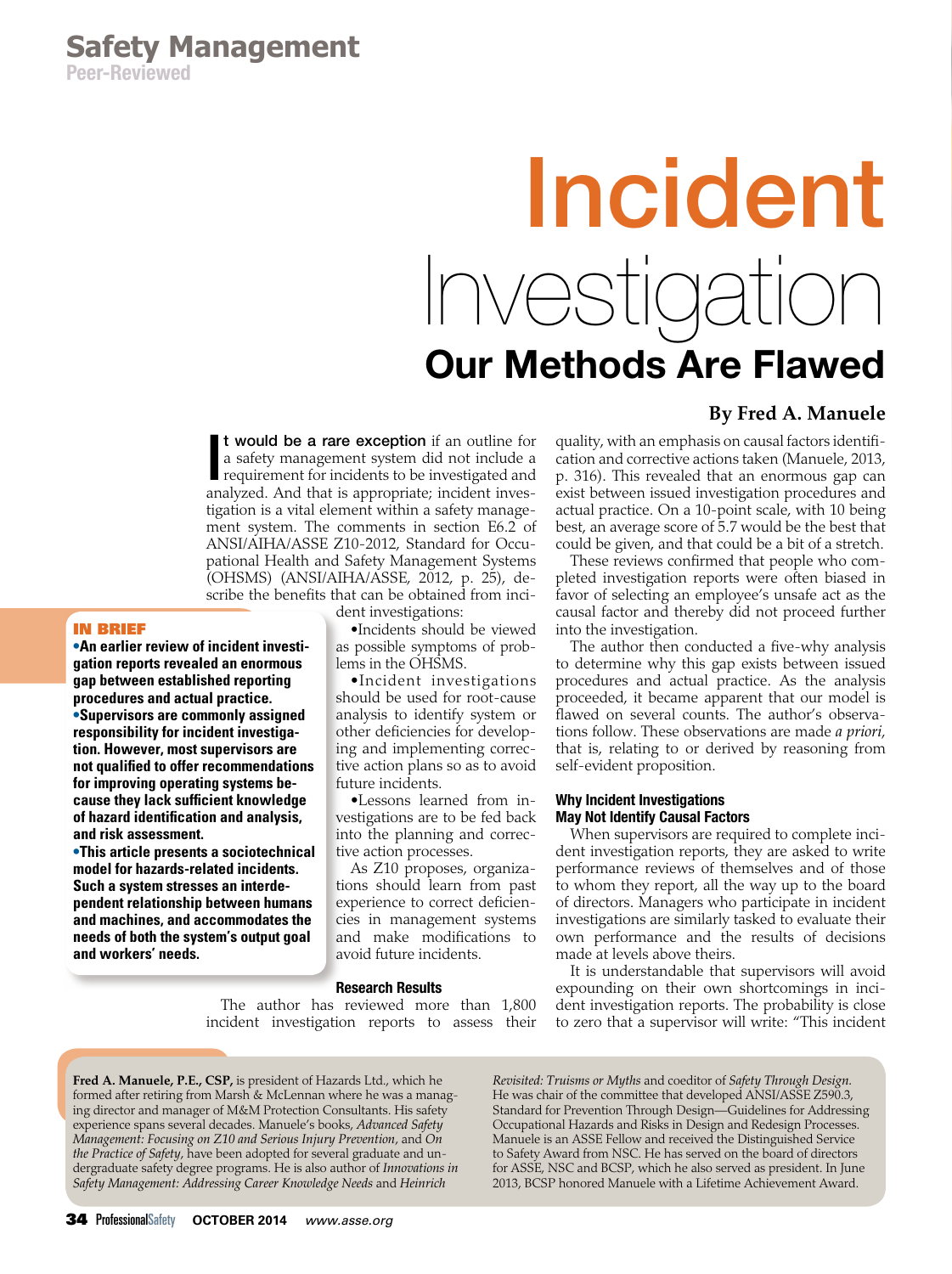An enormous gap can exist between issued investigation procedures and actual practice.

occurred in my area of supervision and I take full responsibility for it. I overlooked X. I should have done Y. My boss did not forward the work order for repairs I sent him 3 months ago."

Self-preservation dominates, logically. This also applies to all management levels above the line supervisor. All such personnel will be averse to declaring their own shortcomings. Similarly, it is not surprising that supervisors and managers are reluctant to report deficiencies in the management systems that are the responsibility of their superiors.

With respect to operators (first-line employees) and incident causation, Reason (1990) writes:

Rather than being the main instigator of an accident, operators tend to be the inheritors of system defects created by poor design, incorrect installation, faulty maintenance and bad management decisions. Their part is usually that of adding the final garnish to a lethal brew whose ingredients have already been long in the cooking. (p. 173)

Supervisors, one step above line employees, also work in a "lethal brew whose ingredients have already been long in the cooking." Supervisors have little or no input to the original design of operations and work systems, and are hampered with regard to making major changes to those systems. The author's practical on-site experience has shown that most supervisors do not have sufficient knowledge of hazard identification and analysis, and risk assessment to qualify them to offer recommendations for improving operating systems.

#### History

In safety management systems, first-line supervisors are often responsible for initiating an incident investigation report. In relatively few organizations, this responsibility is assigned to a team or an operating executive.

It is presumed that supervisors are closest to the work and that they know more about the details of what has occurred. The history on which such assignments are based can be found in three editions of Heinrich's *Industrial Accident Prevention*. Heinrich's influence continues to this day. Heinrich

(1941, 1950, 1959) comments on incident investigation methods in the second, third and fourth editions of his book.

The person who should be best qualified to find the direct and proximate facts of individual accident occurrence is the person, usually the supervisor or foreman, who is in direct charge of the injured person, The supervisor is not only best qualified but has the best opportunity as well. Moreover, he should be personally interested in events that result in the injury of workers under his control.

In addition, he is the man upon whom management must rely to interpret and enforce such corrective measures as are devised to prevent other similar accidents. The supervisor or foreman, therefore, from every point of view, is the person who should find and record the major facts (proximate causes and subcauses) of accident occurrence.

In addition, he and the safety engineer should cooperate in finding the proximate causes and subcauses of potential injury producing accidents. (1941, p. 111; 1950, p. 123; 1959, p. 84)

Heinrich's premise that the supervisor is best qualified to make incident investigations continues to be influential to this day, as evidenced by the following example from NSC (2009).

Depending on the nature of the incident and other conditions, the investigation is usually made by the supervisor. This person can be assisted by a fellow worker familiar with the process, a safety professional or inspector, or an employee health professional, the joint safety and health committee, the general safety committee or a consultant from the insurance company. If the incident involves unusual or special features, consultation with a state labor department, or a federal agency, a union representative or an outside expert may be warranted. If a contractor's personnel are involved in the incident, then a contractor's representative should also be involved in the investigation.

The supervisor should make an immediate report of every injury requiring medical treatment and other incidents he or she may be directed to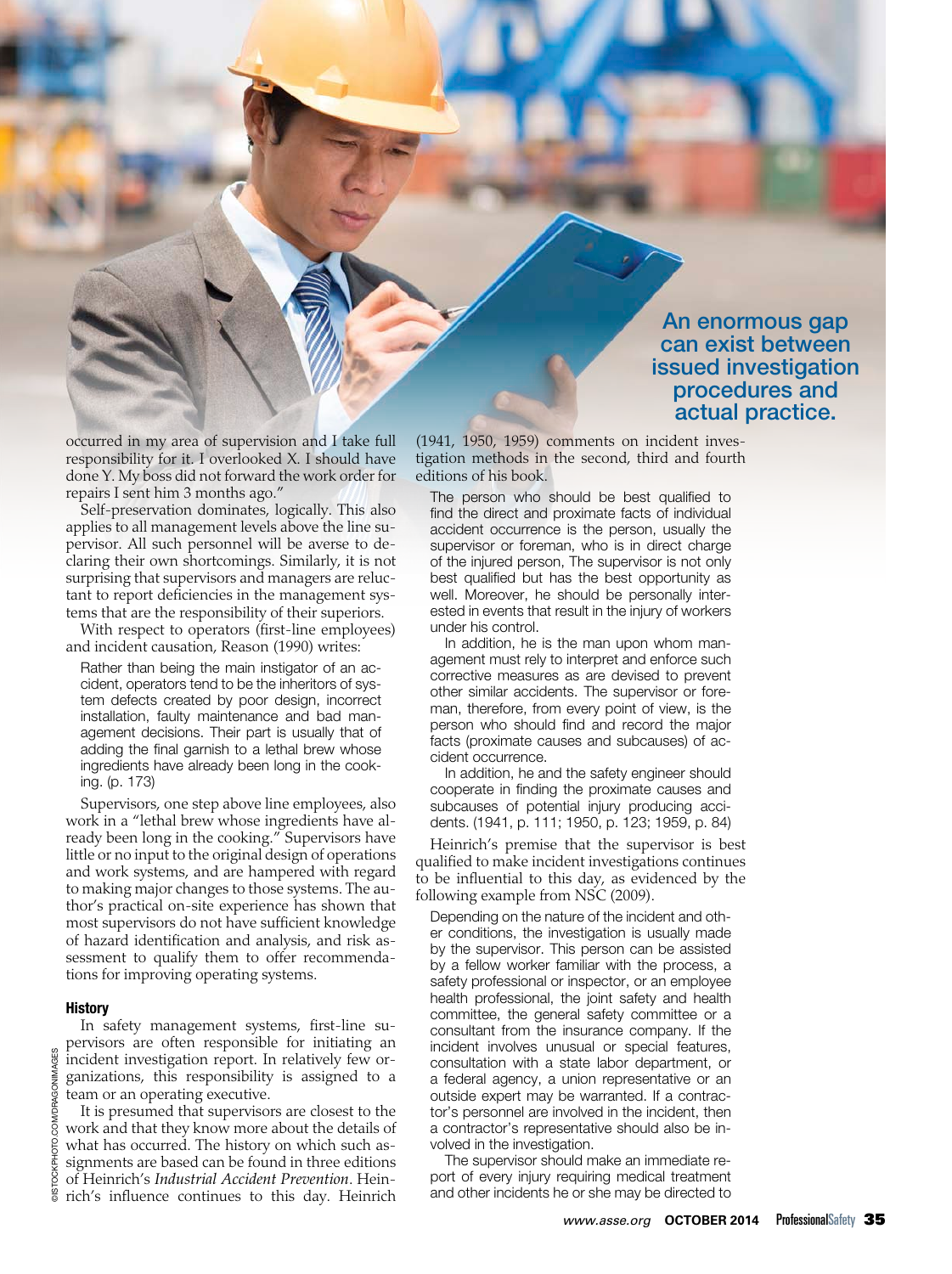In a sense, the manager is required to write a perfor mance appraisal on him/ herself and on the people in the reporting structure above his/her level.

> investigate. The supervisor is on the scene and probably knows more about the incident than anyone else. It is up to this individual, in most cases, to put into effect whatever measures can be adopted to prevent similar incidents. (p. 285)

Ferry (1981) also writes that the supervisor is closest to the action and most often is expected to initiate incident investigations. But he was one of the first writers to introduce the idea that supervisors may have disadvantages when doing so.

The supervisor/foreman is closest to the action. The mishap takes place in his domain. As a result, he most often investigates the mishap. If it is the supervisor's duty to investigate, he has every right to expect management to prepare him for the task.

Yet the same reasons for having the supervisor/foreman make the investigation are also reasons he should not be involved. His reputation is on the line. There are bound to be causes uncovered that will reflect in some way on his method of operation.

His closeness to the situation may preclude an open and unbiased approach to the supervisorcaused elements that exist. The more thorough the investigation, the more likely he is to be implicated as contributing to the event. (p. 9)

Ferry (2009) makes similar comments about line managers and staff managers (e.g., personnel directors, purchasing agents).

A thorough investigation often will find their functions contributed to the mishap as causal factors. When a causal factor points to their function they immediately have a point in common with the investigator. (p. 11)

In one organization whose safety director provided input for this article, the location manager leads investigations of all OSHA recordable incidents. That is terrific; senior management is involved. Many of the constraints applicable to the people who report to the manager can be overcome. But, in a sense, the manager is required to

write a performance appraisal on him/herself and on the people in the reporting structure above his/ her level. If contributing factors result from decisions the manager made or his/her bosses made, details about them may not be precisely recorded.

#### Investigation Teams

Discussions with several corporate safety professionals indicate that their organizations use a team to investigate certain incidents. Assume the team consists of supervisors who report to the same individual as the supervisor for the area in which the incident occurred. The team is expected to write a performance appraisal on the involved supervisor as well as on the person to whom all of them report, and that person's bosses.

*A priori,* it is not difficult to understand that supervisors would be averse to criticizing a peer and management personnel to whom they also report. The supervisor whose performance is reviewed because of an incident may someday be part of a team appraising other supervisors' performance.

At all management levels above line supervisor, it would also be normal for personnel to avoid being self-critical. Self-preservation dominates at all levels.

Safety professionals should realize that constraints similar to those applicable to a supervisor also apply, in varying degrees, to all personnel who lead or are members of investigation teams.

Nevertheless, the author found that incident investigation reports completed by teams were superior. Ferry (1981, p. 12) says, "Special investigation committees are often appointed for serious mishaps" and "their findings may also receive better acceptance when the investigation results are made public."

To the extent feasible, investigation team leaders should have good managerial and technical skills and not be associated with the area in which the incident occurred.

Chapter 7 of *Guidelines for Investigating Chemical Process Incidents* (CCPS, 2003) is titled "Building and Leading an Investigation Team." Although the word *chemical* appears in the book's title, the text is largely generic. The opening paragraph of Chapter 7 says:

A thorough and accurate incident investigation depends upon the capabilities of the assigned team. Each member's technical skills, expertise and communication skills are valuable considerations when building an investigation team. This chapter describes ways to select skilled personnel to participate on incident investigation teams and recommends methods to develop their capabilities and manage the teams' resources. (p. 97)

This book is recommended as a thorough disbilities and manage the teams resources. (p. 97)<br>This book is recommended as a thorough dis-<br>sertation on all aspects of incident investigation.<br>Throughout the book, competence, objectivity, ca-<br>pability and training are e Throughout the book, competence, objectivity, capability and training are emphasized.

# Training for Personnel on Incident Investigation

If personnel are to perform a function they should be given the training needed to acquire the nec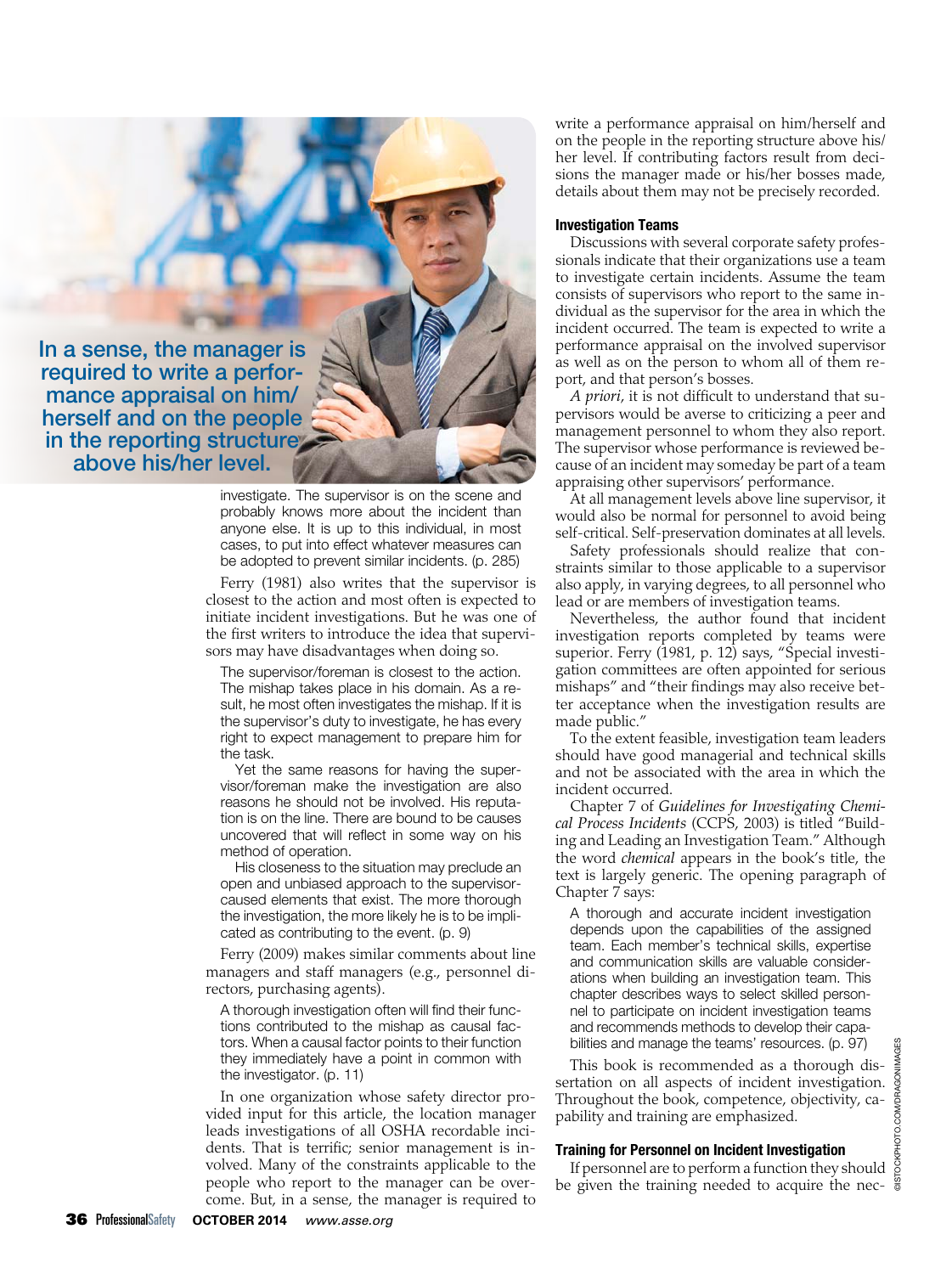essary skill. Others make similar or relative comments. Ferry (1981) says, "If it is the supervisor's duty to investigate, he has every right to expect management to prepare him for the task" (p. 9).

The following citation is from *Guidelines for Investigating Chemical Process Incidents*: "High quality training for potential team members and supporting personnel helps ensure success. Three different audiences will benefit from training: site management personnel, investigation support personnel and designated investigation team members including team leaders" (CCPS, 2003, p. 105).

For each organization, several questions should be asked; the answers may differ greatly.

•How much training on hazards, risks and investigation techniques do supervisors and investigation team members receive?

•Does the training make them knowledgeable and technically qualified?

•How often is training provided?

Consideration also must be given to the time lapse between when supervisors and others attend a training session and when they complete an incident investigation report. It is generally accepted that knowledge obtained in training will not be retained without frequent use. It is unusual for team members to participate in two or three incident investigations in a year. Inadequate training may be a major problem.

### What Is Being Taught: Causation Models

Dekker (2006) makes the following astute observation, worthy of consideration by all who are involved in incident investigations.

Where you look for causes depends on how you believe accidents happen. Whether you know it or not, you apply an *accident model* to your analysis and understanding of failure. An accident model is a mutually agreed, and often unspoken, understanding of how accidents occur. (p. 81)

Safety professionals must understand that how they search for causal or contributing factors relates to what they have learned and their beliefs with respect to incident causation. There are many causation models in safety-related literature. Dekker (2006) describes three kinds of accident models. His models, abbreviated, are cited as examples of the many models that have been developed.

•The sequence-of-events model. This model sees accidents as a chain of events that leads up to a failure. It is also called the domino model, as one domino trips the next. *[Author's note: The domino sequence was a Heinrichean creation.]*

•The epidemiological model. This model sees accidents as related to latent failures that hide in everything from management decisions to procedures to equipment design.

•The systemic model. This model sees accidents as merging interactions between system components and processes, rather than failures within them. (p. 81)

Dekker (2006) strongly supports a systems approach to incident investigation, taking into consideration all of the relative management systems as a whole. He says:

The systems approach focuses on the whole, not the parts. The interesting properties of systems (the ones that give rise to system accidents) can only be studied and understood when you treat them in their entirety. (p. 91)

Dekker is right: Whether persons at all levels are aware of it, they apply their own model and their understanding of how incidents occur when investigations are made. Thus, two questions need consideration:

•What have safety professionals been taught about incident causation?

•What have safety professionals been teaching people in the organizations they advise?

Answers to those questions greatly affect the quality of incident investigations. Based on the author's research (Manuele, 2011), the myths that should be dislodged from the practice of safety are:

1) Unsafe acts of workers are the principal causes of occupational incidents.

2) Reducing incident frequency will achieve an equivalent reduction in injury severity.

These myths arise from the work of Heinrich and can be found in the four editions of *Industrial Accident Prevention* (1931, 1941, 1950, 1959). Analytical evidence developed by the author indicates that these premises are not soundly based, supportable or valid.

Heinrich professed that among the direct and proximate causes of industrial incidents:

88% are unsafe acts of persons; 10% are unsafe mechanical or physical conditions; and 2% are unpreventable. (1931, p. 43; 1941, p. 22; 1950, p. 19; 1959, p. 22)

Heinrich advocated identifying the first proximate and most easily prevented cause in the selection of remedies for the prevention of incidents. He says:

Selection of remedies is based on practical cause-analysis that stops at the selection of the first proximate and most easily prevented cause (such procedure is advocated in this book) and considers psychology when results are not produced by simpler analysis. (1931, p. 128; 1941; p. 269; 1950, p. 326; 1959, p. 174)

Note that the first proximate and most easily prevented cause is to be selected (88% of the time, a human error). That concept permeates Heinrich's work. It does not encompass what has been learned subsequently about the complexity of incident causation or that other causal factors may be more significant than the first proximate cause.

Many safety practitioners still operate on the belief that the 88-10-2 ratios are soundly based. As a result, they focus on correcting a worker's unsafe act as the singular causal factor for an incident rather than addressing the multiple causal factors that contribute to most incidents.

A recent example of incident causation complexity appears in the following excerpt from the report prepared by BP (2010) following the April 20, 2010, *Deepwater Horizon* explosion in the Gulf of Mexico.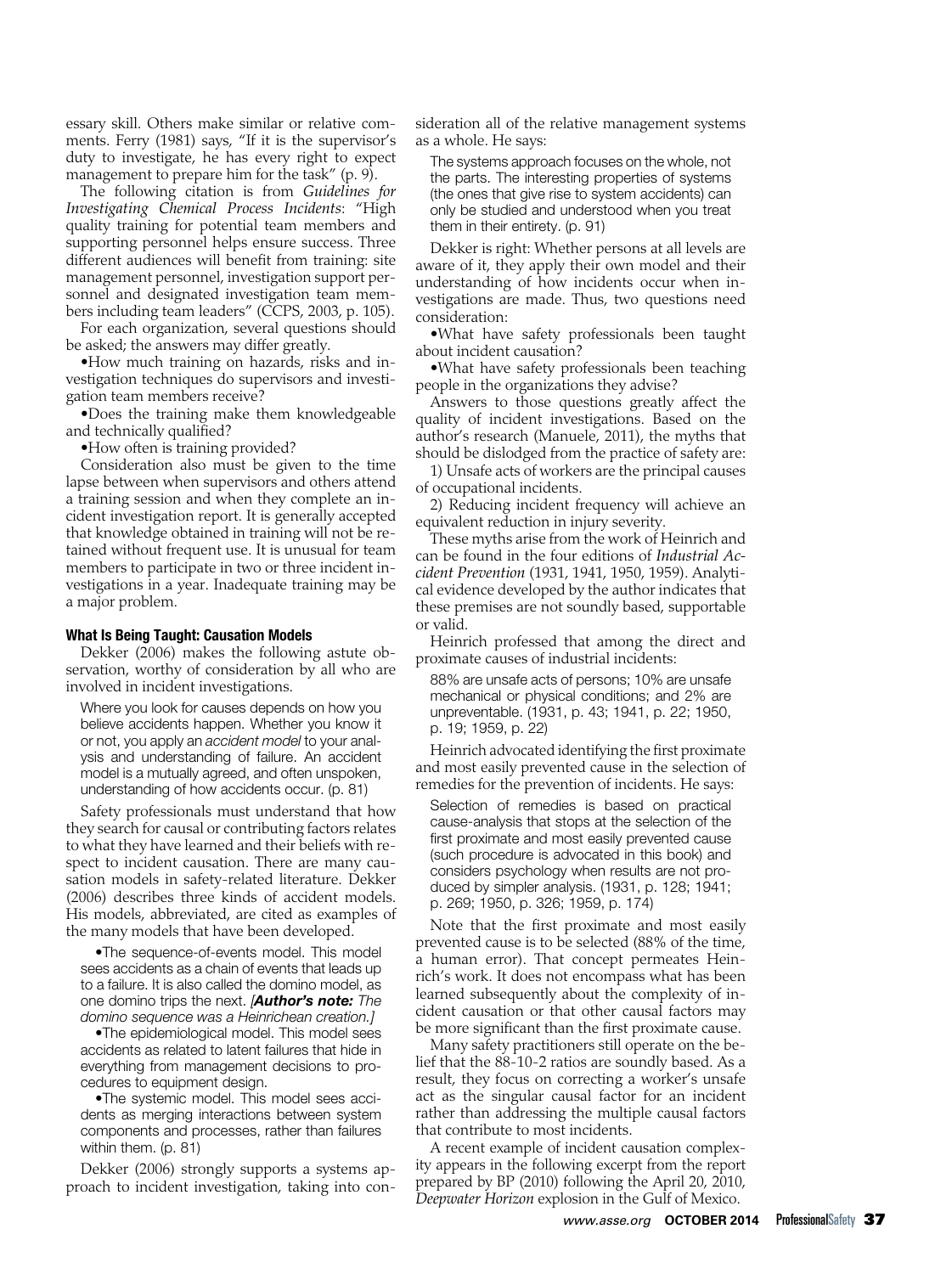**Practitioners** who are not informed on current thinking with respect to incident causation are not qualified to identify causal and contributing factors.



The team did not identify any single action or inaction that caused this incident. Rather, a complex and interlinked series of mechanical failures, human judgments, engineering design, operational implementation and team interfaces came together to allow the initiation and escalation of the accident. (p. 31)

During an incident investigation, a professional search to identify causal factors such as through the five-why analysis system will likely find that the causal factors built into work systems are of greater importance than an employee's unsafe act.

The author's previous work (Manuele, 2011) covered topics such as moving the focus of preventive efforts from employee performance to improving the work system; the significance of work system and methods design; the complexity of causation; and recognizing human errors that occur at organizational levels above the worker.

Although response to that article was favorable, some communications received contained a disturbing tone. It became apparent that Heinrich's premise that 88% of occupational incidents are caused by the unsafe acts of workers is deeply embedded in the minds of some safety practitioners and those they advise. This is a huge problem. This premise was taught to students in safety science degree programs for many years and is still taught. The author received a call from one professor who said that the 2011 article gave him the leverage he needed to convince other professors that some of Heinrich's premises are not valid and should not be taught.

How big is the problem? Paraphrasing an April 2014 e-mail from the corporate safety director of one of the largest companies in the world, "We are thinking about how far to go to push Heinrich thinking out of our system. We still have some traditional safety thinkers who would squirm and voice concerns if we did that."

In May 2014, the author spoke at a session arranged by ORCHSE, a consulting organization whose members represent Fortune 500 companies. When the more than 85 attendees were asked by show of hands whether Heinrich concepts dominated their incident investigation systems, more than 60% responded affirmatively. This author believes that many of those who did not respond positively were embarrassed to do so.

At an August 2014 meeting of 121 safety personnel employed by a large manufacturing company, participants were asked: About what percentage of the incident reports at your location identify unsafe acts as the primary cause? The results follow:

|          | % of reports Participant responses |
|----------|------------------------------------|
| 100%     | 3%                                 |
| 75%      | 33%                                |
| 50%      | 37%                                |
| 25%      | 12%                                |
| $< 25\%$ | 15%                                |
|          |                                    |

A total of 73% of participants indicated that for 50% to 100% of incident reports, workers' unsafe acts are identified as the primary cause. To quote the colleague who conducted this survey, "We've got work to do."

Also, note the following comments that are significant with respect to how big the problem is. For more than 35 years, E. Scott Geller has been a prominent practitioner in behavior-based safety. His current thinking is relative to the reality of causal factors and their origins. Excerpts from a recent article follow (Geller, 2014).

A person who believes that most injuries are caused by employee behavior can be viewed as a safety bully. This belief could influence a focus on the worker rather than the culture or management systems, or many other contributing factors. As Deming warns, "Don't blame people for problems caused by the system."

When safety programs are promoted on a premise such as "95% of all workplace accidents are caused by behavior," one can understand why union leaders object vehemently and justifiably to such. Claiming that behaviors cause workplace injuries and property damage places blame on the employee and dismisses management responsibility. Most worker behavior is an outcome of the work culture, the system.

It is wrong to presume that behavior is a cause of an injury or property damage. Rather, behavior is one of several contributing factors, along with environmental and engineering factors, management factors, cultural factors and person-states. (pp. 41-42)

This author concludes that supervisors, management personnel above the supervisory level, investigation team members and safety practitioners who are not informed on current thinking with respect to incident causation are not qualified to identify causal and contributing factors, particularly those that derive from inadequacies in an organization's culture, operating systems and technical aspects applications, and from errors made at upper management levels. This presents a challenge for safety professionals, as well as an opportunity.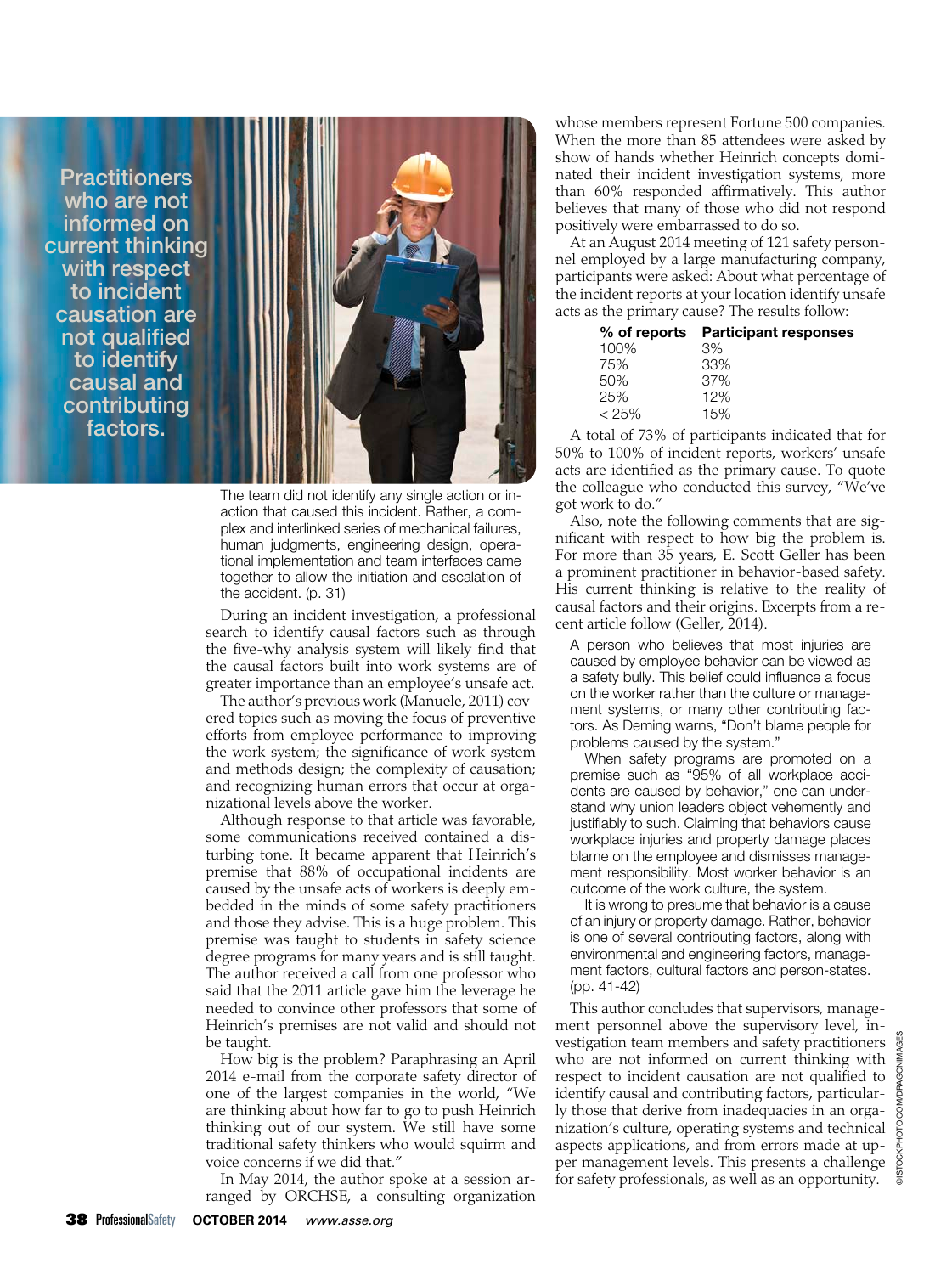# Multifactorial Aspects of Incident Causation

Most hazards-related incidents, even those that seem to be the least complex, have multiple causal factors that derive from *less than adequate* workplace and work methods design, operations management and personnel performance.

The author's reviews of incident investigation reports, mostly on serious injuries and fatalities, showed that:

•Many incidents resulting in serious injury or fatality are unique and singular events, having multiple and complex causal factors that may have organizational, technical, operational systems or cultural origins.

•Causal factors for low probability/serious consequence events are seldom represented in the analytical data on incidents that occur frequently. (Some ergonomics-related incidents are the exception.)

Those studies also showed that a significantly large share of incidents resulting in serious injuries and fatalities occurred:

•when unusual and nonroutine work is being performed;

•in nonproduction activities;

•in at-plant modification or construction operations (replacing a motor weighing 800 lb to be installed on a platform 15 ft above the floor);

•during shutdowns for repair and maintenance, and startups;

•where sources of high energy are present (electrical, steam, pneumatic, chemical);

•where upsets occur (situations going from normal to abnormal).

In every report reviewed, multiple causal factors were identified; there was an initiating event followed by a cascade of contributing factors that developed in sequence or in parallel. They related directly to deficiencies in operational management systems that should be subjects of concern when investigations are made.

Johnson (1980) writes succinctly about the multifactorial aspect of incident causation:

Accidents are usually multifactorial and develop through relatively lengthy sequences of changes and errors. Even in a relatively well-controlled work environment, the most serious events involve numerous error and change sequences, in series and parallel. (p. 74)

#### Human Errors: Management Decision Making

Particular attention is given here to *Guidelines for Preventing Human Error in Process Safety* (CCPS, 1994). Although the term *process safety* appears in the book's title, the first two chapters provide an easily read primer on human error reduction.

Safety professionals should view the following highlights as generic and broadly applicable. They advise on where human errors occur, who commits them and at what level, the influence of organizational culture and where attention is needed to reduce the occurrence of human errors.

It is readily acknowledged that human errors at the operational level are a primary contributor to

the failure of systems. It is often not recognized, however, that these errors frequently arise from failures at the management, design or technical expert levels of the company. (p. xiii)

A systems perspective is taken that views error as a natural consequence of a mismatch between human capabilities and demands, and an inappropriate organizational culture. From this perspective, the factors that directly influence error are ultimately controllable by management. (p. 3)

Almost all major accident investigations in recent years have shown that human error was a significant causal factor at the level of design, operations, maintenance or the management process. (p. 5)

One central principle presented in this book is the need to consider the organizational factors that create the preconditions for errors, as well as the immediate causes. (p. 5)

Since "failures at the management, design or technical expert levels of the company" affect the design of the workplace and the work methods (i.e., the operating system), it is logical to suggest that safety professionals encourage that incident investigations focus on improving the operating system to achieve and maintain acceptable risk levels.

Dekker's (2006) premises are pertinent to this subject. Several excerpts follow:

Human error is not a cause of failure. Human error is the effect, or symptom, of deeper trouble. Human error is systematically connected to features of people's tools, tasks and operating systems. Human error is not the conclusion of an investigation. It is the starting point. (p. 15)

Sources of error are structural, not personal. If you want to understand human error, you have to dig into the system in which people work. (p. 17)

Error has its roots in the system surrounding it; connecting systematically to mechanical, programmed, paper-based, procedural, organizational and other aspects to such an extent that the contributions from system and human error begin to blur. (p. 74)

The view that accidents really are the result of long-standing deficiencies that finally get activated has turned people's attention to upstream factors, away from frontline operator "errors." The aim is to find out how those "errors," too, are a systematic product of managerial actions and organizational conditions. (p. 88)

The Systemic Accident Model . . . focuses on the whole [system], not [just] the parts. It does not help you much to just focus on human errors, for example, or an equipment failure, without taking into account the sociotechnical system that helped shape the conditions for people's performance and the design, testing and fielding of that equipment. (p. 90)

Reason's (1997) book, *Managing the Risks of Organizational Accidents,* is a must-read for safety professionals who want to learn about human error reduction. Reason writes about how the effects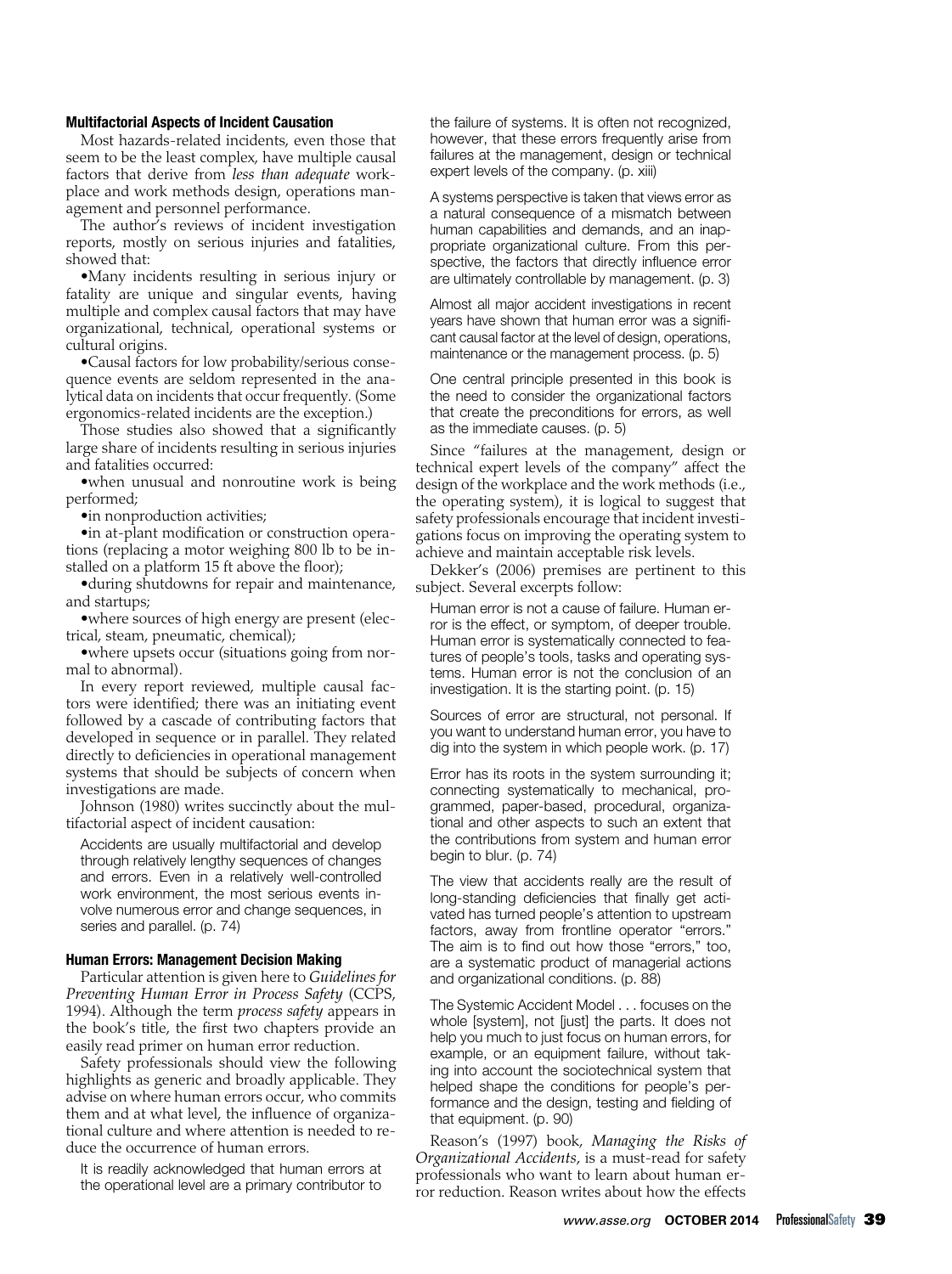of decisions accumulate over time and become the causal factors for incidents resulting in serious injuries or substantial damage when all the circumstances necessary for the occurrence of a major event fit together. He stresses the need to focus on decision making above the worker level to prevent major incidents:

Latent conditions, such as poor design, gaps in supervision, undetected manufacturing defects or maintenance failures, unworkable procedures, clumsy automation, shortfalls in training, less than adequate tools and equipment, may be present for many years before they combine with local circumstances and active failures to penetrate the system's layers of defenses.

They arise from strategic and other top level decisions made by governments, regulators, manufacturers, designers and organizational managers. The impact of these decisions spreads throughout the organization, shaping a distinctive corporate culture and creating error-producing factors within the individual workplaces. (p. 10)

If the decisions made by management and others have a negative effect on an organization's culture and create error-producing factors in the workplace, focusing on reducing human errors at the worker level—the unsafe acts—will not solve the problems. Thus, the emphasis in incident investigations should be on the management system deficiencies that result in creating a negative "culture" and "error-producing factors in the workplace."

#### A Causation Model

Safety professionals are obligated to give advice based on a sound and studied thought process that considers the reality of the sources of hazards. The author proposes that a causation model must encompass the following premises.

•An organization's culture is the primary determiner with respect to the avoidance, elimination, reduction or control of hazards and whether acceptable risk levels are achieved and maintained.

•Management commitment or noncommitment to operational risk management is an extension of the organization's culture.

•Causal factors may derive from decisions made at the management level when policies, standards, procedures, provision of resources and the accountability system are less than adequate.

•A large majority of the problems in any operation are systemic. They derive from management decisions that establish the operating sociotechnical system—the workplace, work methods and governing social atmosphere-environment.

•A sound causation model for hazards-related incidents must consider the entirety of the sociotechnical system, applying a holistic approach to both the technical and social aspects of operations. It must be understood that those aspects are interdependent and mutually inclusive.

The sociotechnical system in an organization is a derivation of its culture. The following definition of a sociotechnical system is a composite of several definitions and the author's views, based on experience.

A sociotechnical system stresses the holistic, interdependent, integrated and inseparable interrelationship between humans and machines. It fosters the shaping of both the technical and social conditions of work in such a way that both the system's output goal and the workers' needs are accommodated.

This article presents a sociotechnical model for hazards-related incidents (Figure 1). It is the author's composite and is influenced by his research and experience.

# Cultural Implications That Encourage Good Incident Investigations

In one company in which management personnel are fact-based and sincere when they say that they want to know about the contributing factors for incidents, regardless of where the responsibility lies, a special investigation procedure is in place for serious injuries and fatalities.

That company's management recognized that it was difficult for leaders at all levels to complete factual investigation reports that may be self-critical. Thus, an independent facilitator serves as the investigation and discussion team leader. At least five knowledgeable people serve on the team. All team members know that a factual report is expected.

It is known that the CEO reads the reports, asks questions to ensure that the reports are complete, and sees that leaders resolve all of the recommendations made to a proper conclusion. Thus, the CEO's actions demonstrate that the organization's culture requires fact determination and continual improvement. The culture dominates and governs.

# Cultural Implications That May Impede Incident Investigations

*Guidelines for Preventing Human Error in Process Safety* (CCPS, 1994) contains a relative and all-too-truthful paragraph related to an organization's culture:

A company's culture can make or break even a well-designed data collection system. Essential requirements are minimal use of blame, freedom from fear of reprisals and feedback which indicates that the information being generated is being used to make changes that will be beneficial to everybody.

All three factors are vital for the success of a data collection system and are all, to a certain extent, under the control of management. (p. 259)

In relation to the foregoing, the title of Whittingham's (2004) book, *The Blame Machine: Why Human Error Causes Accidents,* is particularly appropriate. According to Whittingham, his research shows that, in some organizations, a blame culture has evolved whereby the focus of investigations is on individual human error and the corrective action stops at that level. That avoids seeking data on and improving the management systems that may have enabled the human error.

What Whittingham describes is indicative of an inadequate safety culture. As an example of an aspect of a negative safety culture, consider the fol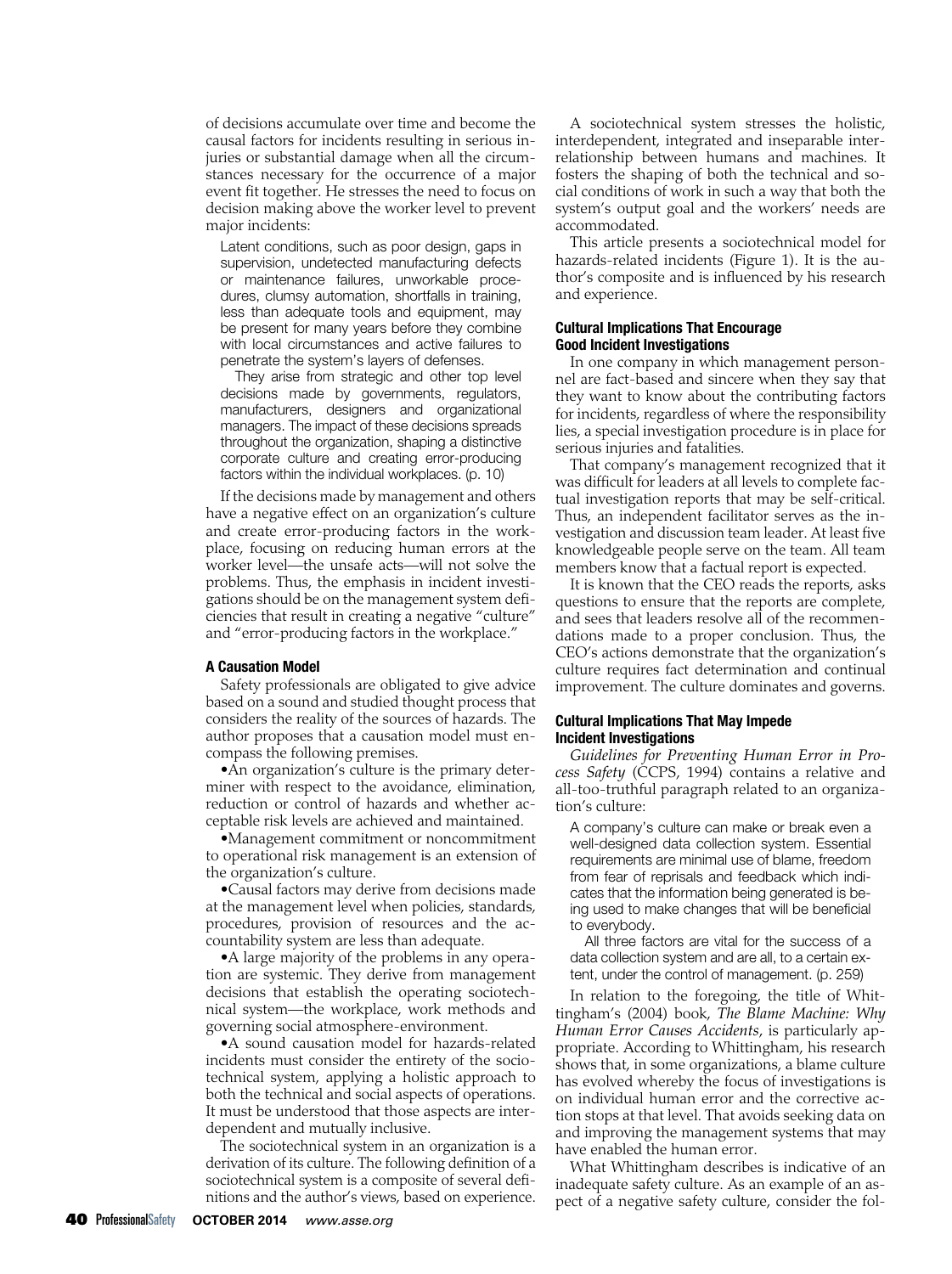lowing real-world scenario with which this author became familiar that represents a culture of fear:

An electrocution occurred. As required in that organization, the corporate safety director visited the location to expand on the investigation. During discussion with the deceased employee's immediate supervisor, it became apparent that the supervisor knew of the design shortcomings in the lockout/tagout system, of which there were many at the location.

When asked why the design shortcomings were not recorded as causal factors in the investigation report, the supervisor responded, "Are you crazy? I would get fired if I did that. Correcting all these lockout/tagout problems will cost money and my boss doesn't want to hear about things like that."

This culture of fear arose from the system of expected performance that management created. The supervisor completed the investigation report in accord with what he believed management expected. He recorded the causal factor as "employee failed to follow the lockout/tagout procedure" and the investigation stopped there.

In such situations, corrective actions taken usually involve retraining and giving additional emphasis to the published standard operating procedure. Design shortcomings are untouched. Overcoming such a culture of fear in the process of improving incident investigation processes will require careful analysis and much persuasive diplomacy.

## A Course of Action

If incident investigations are thorough and unbiased, the reality of the technical, organizational methods of operation and cultural causal factors will be revealed. If appropriate action is taken on those causal factors, significant risk reduction can be achieved. To improve incident investigation quality, safety professionals should do the necessary research and develop a plan of action.

•Safety professionals must base their practice on sound principles. They must understand the importance of and the serious need for their guidance on incident investigation to all levels of management and for investigation teams. Thus, it is suggested that safety professionals review the causation model on which their advice is based.

•A sociotechnical causation model for hazards-related incidents (Figure 1) emphasizes the influence of an organization's culture and the shortcomings that may exist in controls when safety policies, standards, procedures and the accountability system are inadequate with respect to the design processes and operations risk management. A causation model should relate to such inadequacy of controls.

•Improving the quality of incident investigations in most organizations will require significant changes in their culture and safety professionals must understand the enormity of the task. In such an initiative, knowledge of management of change methods is necessary (Manuele, 2014).

•Valid data on the quality of incident investigations should be developed. So, an evaluation should

# **Figure 1 Sociotechnical Causation Model for Hazards-Related Incidents**

An organization's culture is established by the board of directors and senior management.

Management commitment or noncommitment to providing the controls necessary to achieve and maintain acceptable risk levels is an expression of the culture.

Causal factors may derive from shortcomings in controls when safety policies, standards, procedures, the accountability system or their implementation are

### Inadequate with respect to

The design processes and operational risk management and the inadequacies impact negatively on:

- •Providing resources
- •Risk assessments
- •Competency and adequacy of staff
- •Maintenance for system integrity
- •Management of change/prejob planning
- •Procurement, safety specifications
- •Risk-related systems
	- •Organization of work
	- •Training, motivation
	- •Employee participation
	- •Information, communication
	-
	- •Permits
	- •Inspections
	- •Incident investigation and analysis
- •Providing PPE
- •Third-party services
- •Emergency planning and management
- •Conformance/compliance assurance
- •Performance measures
- •Management reviews for continual improvement

#### **Multiple causal factors derive from inadequate controls.**

The incident process begins with an initiating event. There are unwanted energy flows or exposures to harmful substances.

Multiple interacting events occur sequentially or in parallel.

# **Harm or damage results, or could have resulted in slightly different circumstances.**

be made of a sampling of completed investigation reports. In studies made by the author, the identification entries in incident investigation forms (e.g., name, department, location of the incident, shift, time, occupation, age, time in the job) received relatively high scores for thoroughness of completion.

Thus, it is suggested that the evaluation concentrate on incident descriptions, causal and contributing factor determination, and corrective actions taken. If the number of entries in an available data bank presents a manageable unit, all incident descriptions can be reviewed. As the data bank increases in size, decisions must be made about the number of incidents that practicably should be reviewed. Where the data bank is large, a safety professional may want to evaluate only incidents that result in serious injury or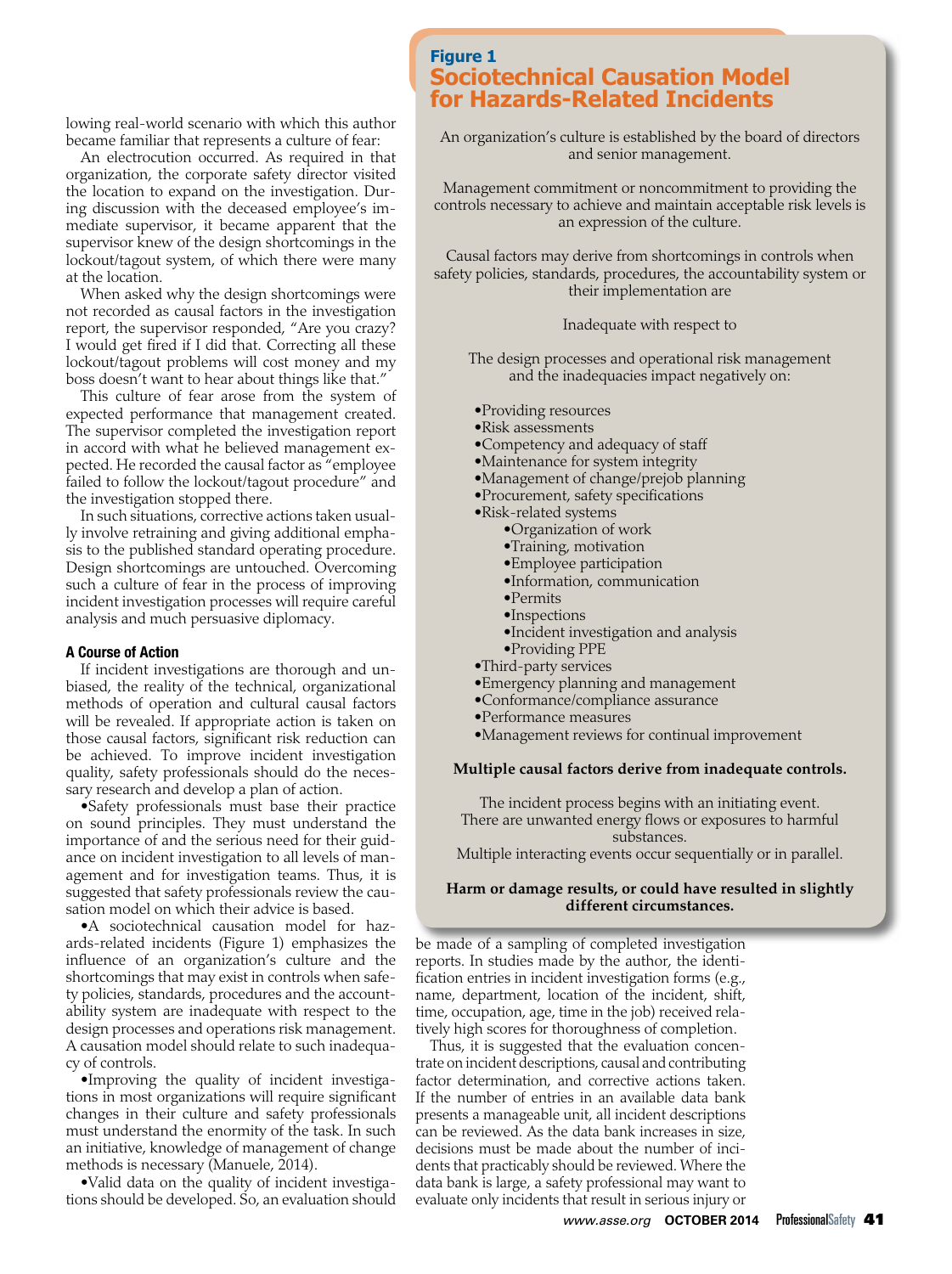illness, perhaps those valued in workers' compensation claims data at \$25,000 or more.

The fivewhy analysis and problemsolving technique is easy to learn and effective; the training time and administrative requirements are not extensive.

This level was selected pragmatically while working with larger companies. Safety directors decided to have the incident review process pertain to perhaps two or three or 5,000 incidents. For example, in a company in which about 5,000 workers' compensation claims are reported annually, the computer run at a \$25,000 selection level provided data on 375 cases, about 7.5% of total cases. They represented more than 70% of total claims values.

•An assessment should follow of the reality of the culture in place with respect to incident investigations. This is vital. Safety professionals must understand that the culture will not be changed without support from senior management and that they must adopt a major role to achieve the necessary change.

•Other evaluations should be made to determine what is being taught about incident investigation; whether the guidance given in procedure manuals is appropriate and adequate; and whether the investigation report form assists or hinders thorough investigations.

•From the foregoing, the safety professional should draft an action plan to convince management of the value of making changes in the expected level of performance on incident investigation. One item in the action plan should propose adopting a problem-solving technique, an incident investigation technique.

#### The Five-Why Analysis System

The five-why analysis and problem-solving technique is easy to learn and effective; the training time and administrative requirements are not extensive. Before applying this technique, training should cover the fundamentals of hazard and risk identification and analysis. The author promotes adoption of the five-why technique rather strongly. For most organizations, achieving competence in applying the technique to investigations will be a major step forward.

The five-why concept is based on an uncomplicated premise, so it can be easily adopted in an incident investigation process, as some safety professionals have done. For the occasional complex incident, starting with the five-why system may lead to the use of event trees, fishbone diagrams or more sophisticated investigation systems.

Other incident investigation techniques exist. Highly skilled investigators may say that the fivewhy process is inadequate because it does not promote identification of causal factors resulting from decisions made at a senior management level. That is not so. Usually, when inquiry gets to the fourth "why," considerations are at the management levels above the supervisor and may consider decisions made by the board of directors.

Given an incident description, the investigator or the investigation team would ask "why" five times to get to the contributing causal factors and outline the necessary corrective actions. A colleague who has adopted the five-why system says that he has taught incident investigators to occasionally interject a "how could that happen?" into the discussion—an interesting innovation. A not-overly complex example of a five-why application follows.

The written incident description says that a toolcarrying wheeled cart tipped over onto an employee while she was trying to move it. She was seriously injured.

1) Why did the cart tip over? The diameter of the casters is too small and the carts are tippy.

2) Why is the diameter of the casters too small? They were made that way in the fabrication shop.

3) Why did the fabrication shop make carts with casters that are too small? It followed the dimensions provided by engineering.

4) Why did engineering provide fabrication dimensions for casters that have been proven to be too small? Engineering did not consider the hazards and risks that would result from using small casters.

5) Why did engineering not consider those hazards and risks? It never occurred to the designer that use of the small casters would create hazardous situations. The designer had not performed risk assessments.

Conclusion: I [the department manager] have made engineering aware of the design problem. In that process, an educational discussion took place with respect to the need to focus on hazards and risks in the design process. Also, engineering was asked to study the matter and has given new design parameters to fabrication: The caster diameter is to be tripled. On a high-priority basis, fabrication is to replace all casters on similar carts. A 30-day completion date for that work was set.

I have also alerted supervisors to the problem in areas where carts of that design are used. They have been advised to gather all personnel who use the carts and inform them that larger casters are being placed on carts, and instruct them that until then, moving the carts is to be a two-person effort. I have asked our safety director to alert her associates at other locations of this situation and how we are handling it.

Sometimes, asking "why" as few as three times gets to the root of a problem; on other occasions, six times may be necessary. Having analyzed incident reports in which the five-why system was used, the author offers several cautions:

•Management commitment to identifying the reality of causal factors is necessary for success.

•Ensure that the first "why" is really a "why" and not a "what" or a diversionary symptom.

•Expect that repetition of five-why exercises will be necessary to get the idea across. Doing so in group meetings at several levels, but particularly at the management level, is a good idea.

•Be sure that management is prepared to act on the systemic causal factors identified as skill is developed in applying the five-why process.

A safety director who contributed material for this article says the following about his application of the five-why system.

I have trained supervisors, shift managers, department managers and facility managers in the use of the five-why system for accident investigations. I taught them the difference between